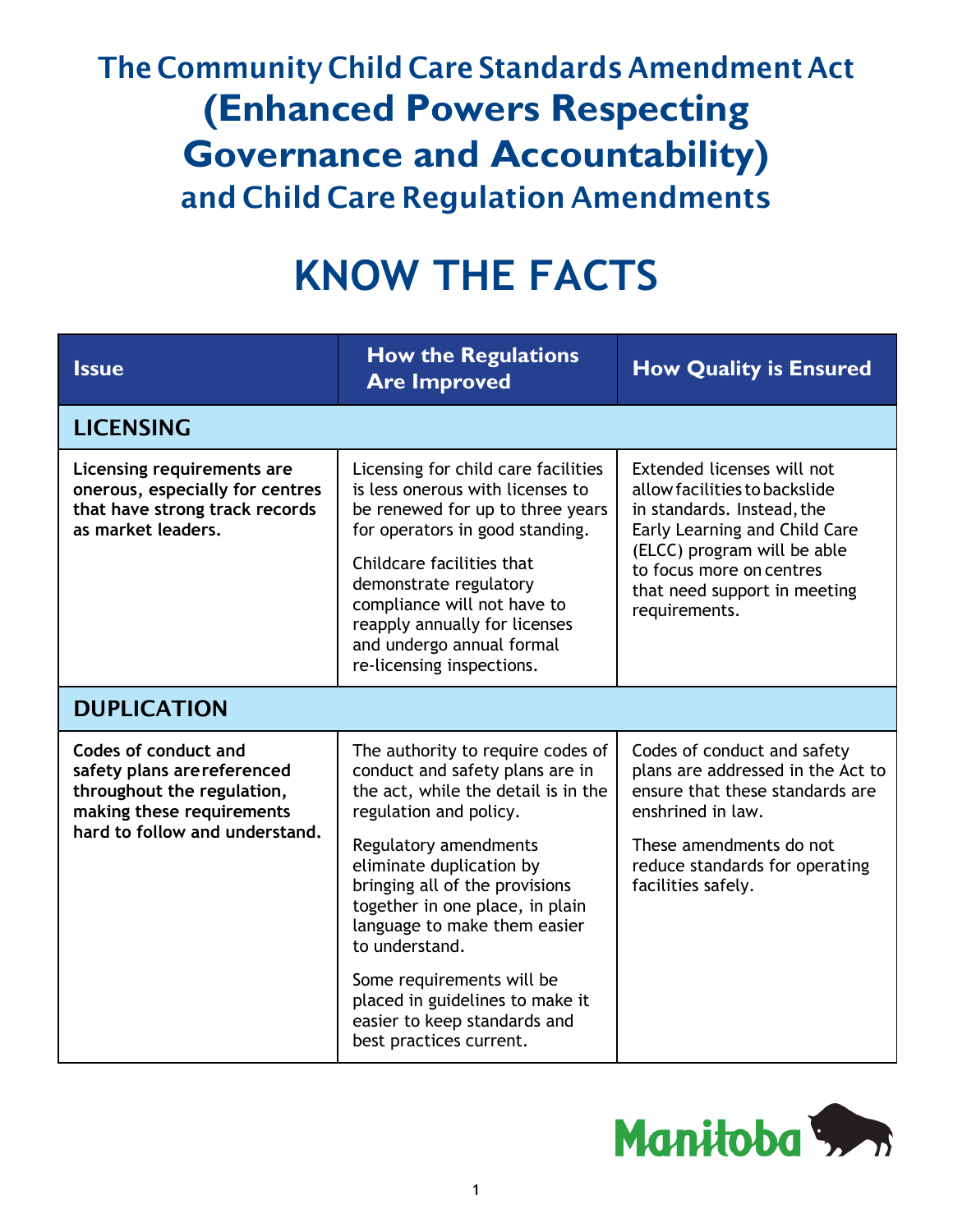**Issue How the Regulations**<br> **ISSUE Are Improved How Quality is Ensured** SUBSIDY OVERPAYMENT **If subsidy recipients inaccurately report their income, the province should recover the overpayments to ensure that those who most need the subsidy are receiving it.** Subsidy overpayments can be recovered when recipients inaccurately report their household income, or if the program provides overpayments in error. Collecting these overpayments will not decrease access to child care for lower-income parents, as subsidy overpayments do not occur very often. The ELCC program will work with parents to ensure they are aware of their reporting obligations, which will help to reduce overpayments. **Collecting overpayments should not be left up to child care facilities. This is a provincial responsibility.** The regulatory amendments clarify that facilities are not responsible for recovering subsidy overpayments. Child care facilities are not responsible to "police" subsidy recipients or collect overpayments. BOARD GOVERNANCE **Serious governance-related problems should not put existing child care spaces at risk.** Amendments ensure continuity of care – we do not want child care centres to close because of poor governance. The amendments provide a mechanism for the director to step in and support centres when they need it. The provincial director of child care can now refuse, suspend or revoke a license when a centre is at risk of closure because of governance-related problems. Bill 9 will also give the minister the ability appoint a provisional administratorfor governance-related issues, such as board performance or fiscal management. This would be done only if necessary to avoid a centre closure. This amendment helps ensure provincial assistance and intervention is available so that child care spaces can remain available to families, even if the centre is facing governance issues.

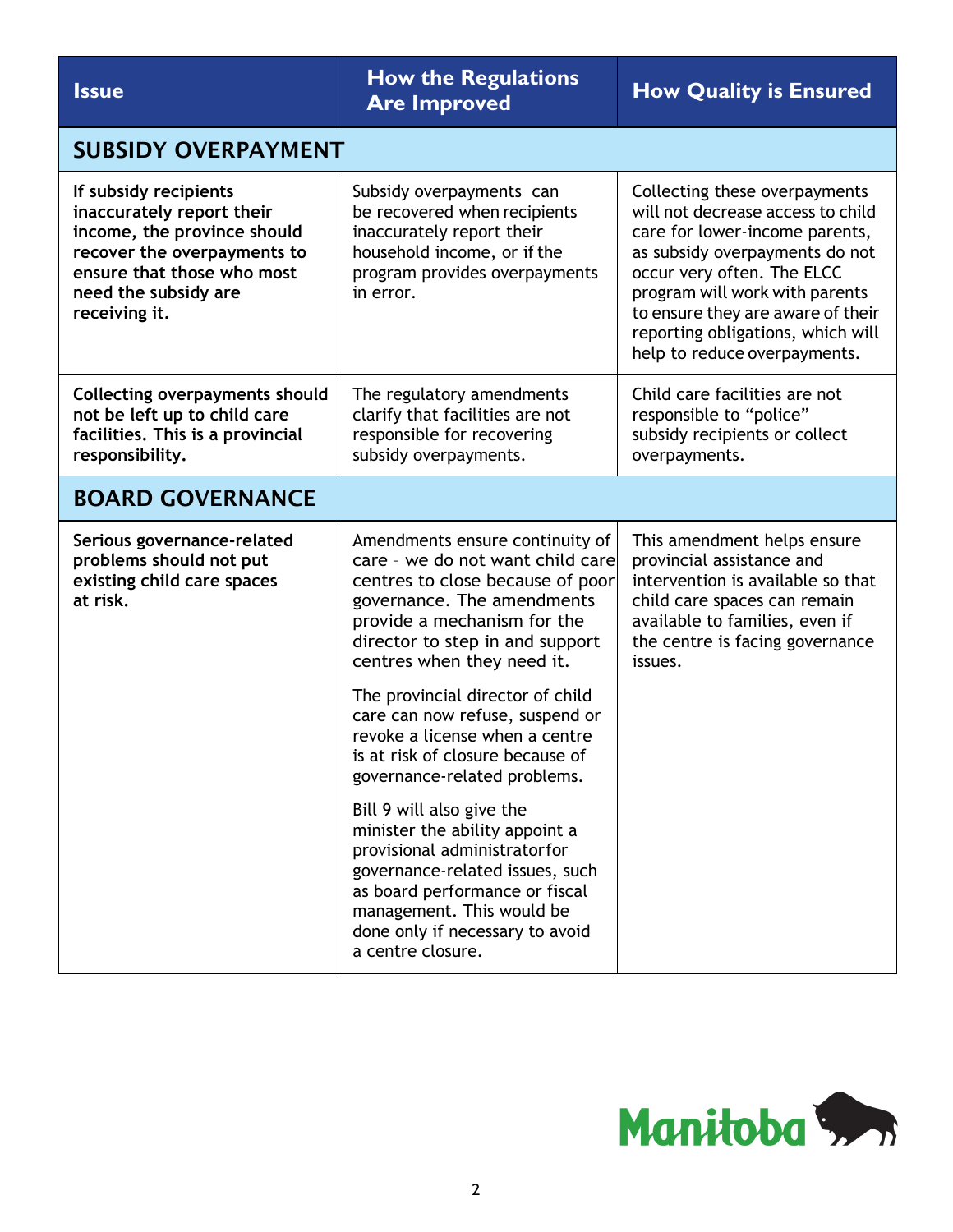| <b>Issue</b>                                                                                                                                                                                                            | <b>How the Regulations</b><br><b>Are Improved</b>                                                                                                                                                                                                                                                                           | <b>How Quality is Ensured</b>                                        |  |  |
|-------------------------------------------------------------------------------------------------------------------------------------------------------------------------------------------------------------------------|-----------------------------------------------------------------------------------------------------------------------------------------------------------------------------------------------------------------------------------------------------------------------------------------------------------------------------|----------------------------------------------------------------------|--|--|
| <b>UPDATES TO THE LANGUAGE</b>                                                                                                                                                                                          |                                                                                                                                                                                                                                                                                                                             |                                                                      |  |  |
| The regulations use technical<br>language that is difficult to<br>interpret, understand or follow.                                                                                                                      | Plain language is incorporated to<br>ensure clarity and understanding<br>of requirements, and gender-<br>neutral language.                                                                                                                                                                                                  | The definitions of classifications<br>for ECE II and ECE III remain. |  |  |
|                                                                                                                                                                                                                         | The regulatory amendments<br>introduce a new definition "child<br>care worker" to allow for one<br>term that pulls together "child<br>care assistant (CCA)" and "early<br>childhood educator (ECE)."                                                                                                                        |                                                                      |  |  |
|                                                                                                                                                                                                                         | Similar to using "child care<br>facility" as a global term to refer<br>to centres, nursery schools and<br>homes, "child care workers" will<br>continue to be used as a global<br>term to refer to CCAs and ECEs                                                                                                             |                                                                      |  |  |
| <b>GRANTS TO CHILD CAREFACILITIES</b>                                                                                                                                                                                   |                                                                                                                                                                                                                                                                                                                             |                                                                      |  |  |
| The enhanced nursery school<br>program creates two tiers of<br>nursery schools - those that<br>receive enhanced operating<br>grants and charge reduced<br>fees and those that do not.<br>The spaces with lower fees are | This change provides government<br>with the foundation to improve<br>the nursery school system for<br>families in the future.<br>There are no immediate plans to<br>alter the enhanced nursery school<br>operating grants or parent fees.<br>The funding will continue to flow<br>until a new funding model is in<br>place. | The regulatory change does not<br>end funding to nursery schools.    |  |  |
| not reserved for parents with<br>lower incomes, and the services<br>are similar to those with the<br>higher fee.                                                                                                        |                                                                                                                                                                                                                                                                                                                             |                                                                      |  |  |